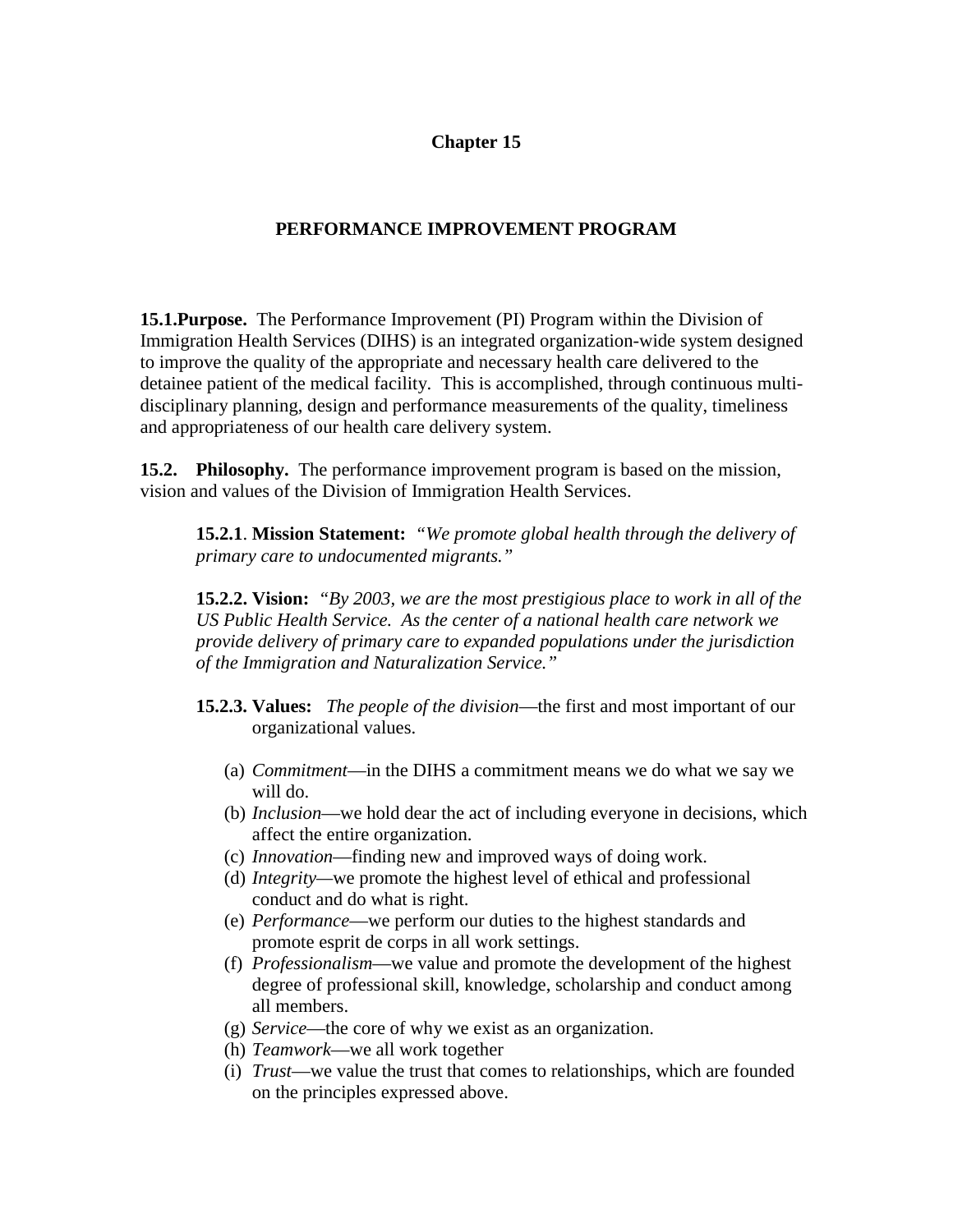**15.3**. **Goals.** The goals of the Performance Improvement Program are as follows:

- To plan and design processes to ensure that all patients receive the same appropriate and necessary care regardless of the clinical section or provider, with treatment outcomes as the primary focus.
- To involve the health care providers and other staff members of the medical facility in the review/revision of this program.
- To develop measurements that can be used to monitor the effectiveness and appropriateness of the health care processes.
- To objectively and systematically monitor and evaluate the quality and appropriateness of patient care, pursue opportunities to improve, patient care, and overall facility systems of delivery of care and resolve problems with patient care.

**15.4. Objectives.** The objectives of the Performance Improvement Program are proposed to actualize the goals through, but not limited to:

- Evaluation of the quality and appropriateness of diagnostic and treatment procedures.
- Evaluation of clinical performance.
- Evaluation of quality, content and completeness of medical record entries.
- Evaluation of patient and provider satisfaction.
- Cost effectiveness of services delivered.

**15.5. Scope of Services.** The Division of Immigration Health Services medical facilities provide primary health care including:

- Public Health Services
- Preventative Medicine
- Health Education
- Acute and Chronic Care
- Mental Health Care
- Dental Care
- Diagnostic Services
	- (a) Radiology
	- (b) Laboratory
- Pharmacy
- Urgent Care
- Sick Call
- Short Stay Unit Care
- Consultative Services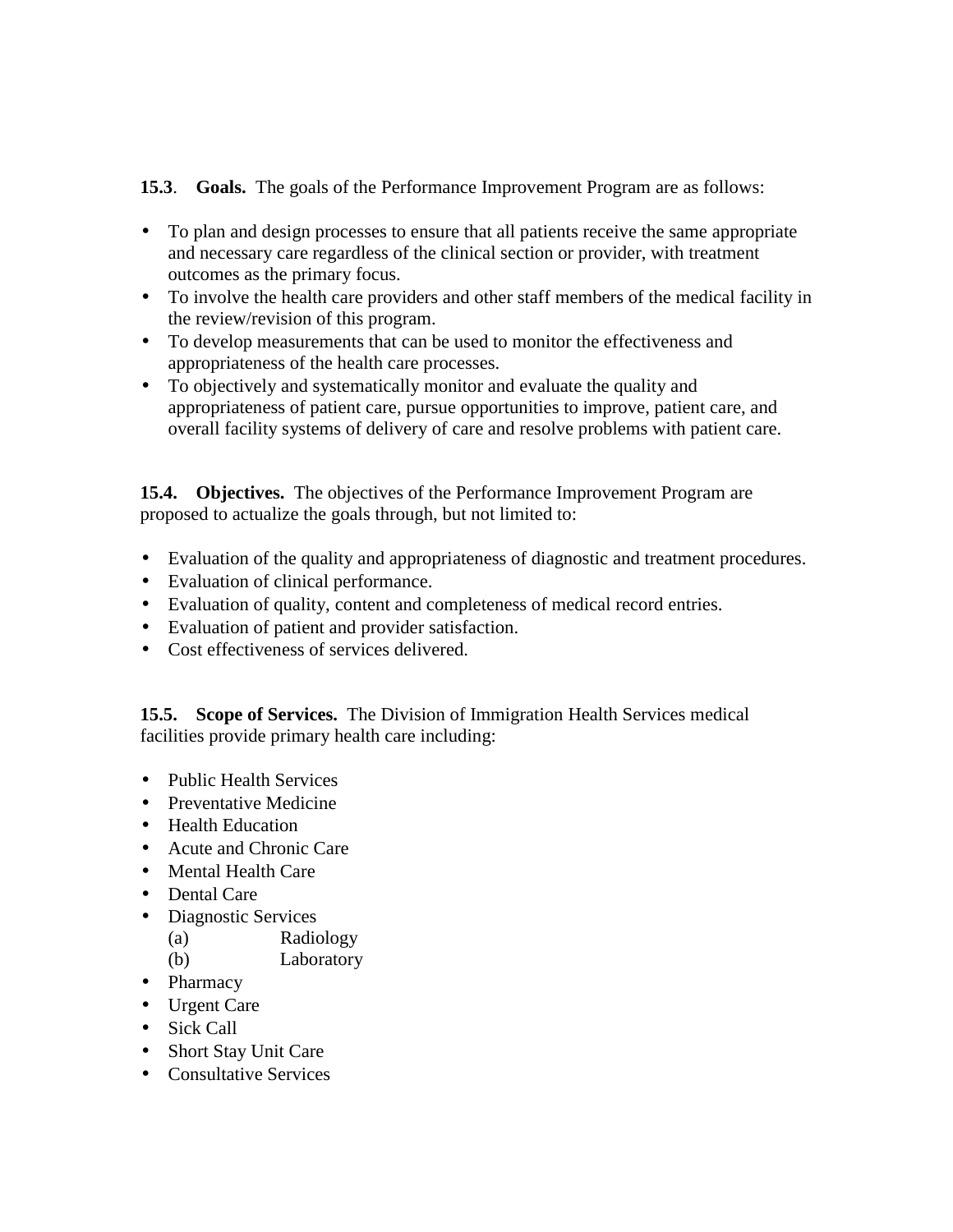**15.6. Evaluation.** The Performance Improvement Program encompasses services and functions that have a direct or indirect influence on the quality of appropriate and necessary care. These components include, but are not limited to the following:

- **15.6.1. Credentialing.** See policies and procedures on credentialing.
- **15.6.2. Regulatory Compliance.** The Performance Improvement Program complies with all ACA, NCCHC and JACHO requirements.
- **15.6.3. Risk Management.** Systems are in effect to recognize and reduce the potential for legal actions. Patients and/or staff can present cases, which reflect concern. All cases are taken seriously and the Local Performance Improvement Committee reviews each case with additional input from the facilities' Medical Director and Health Services Administrator. Cases are referred to the National Performance Improvement Committee if indicated.
- **15.6.4. Access/Availability Assessment.** Access studies are performed to facilitate identifying problems or potential problems relating to availability and scheduling that may result in delay of services.
- **15.6.5. Medical Records Review.** Peer-review chart audits are performed to assure that providers maintain a medical records system that permits prompt retrieval of information. Documentation audits are also performed to assure that medical records are legible, contain accurate and comprehensive information, are readily accessible to healthcare providers, and meet all accreditation requirements.
- **15.6.6. Medical/Dental Care.** Medical/Mental Health/Dental/Nursing care audits provide an objective assessment of the processes of care and help determine that care is adequate, appropriate, timely, effective and consistent with national standards of care.

**15.6.7. Local Performance Improvement Oversight.** In addition to the above reviews and audits each Local Performance Improvement Committee is also responsible for oversight and direction on:

- Surveillance, prevention and control of infections
- Management of information
- Appropriate use of medications
- Environment of care
- Leadership
- Continuum of care
- Education of patients and staff
- Patients rights
- Organizational ethics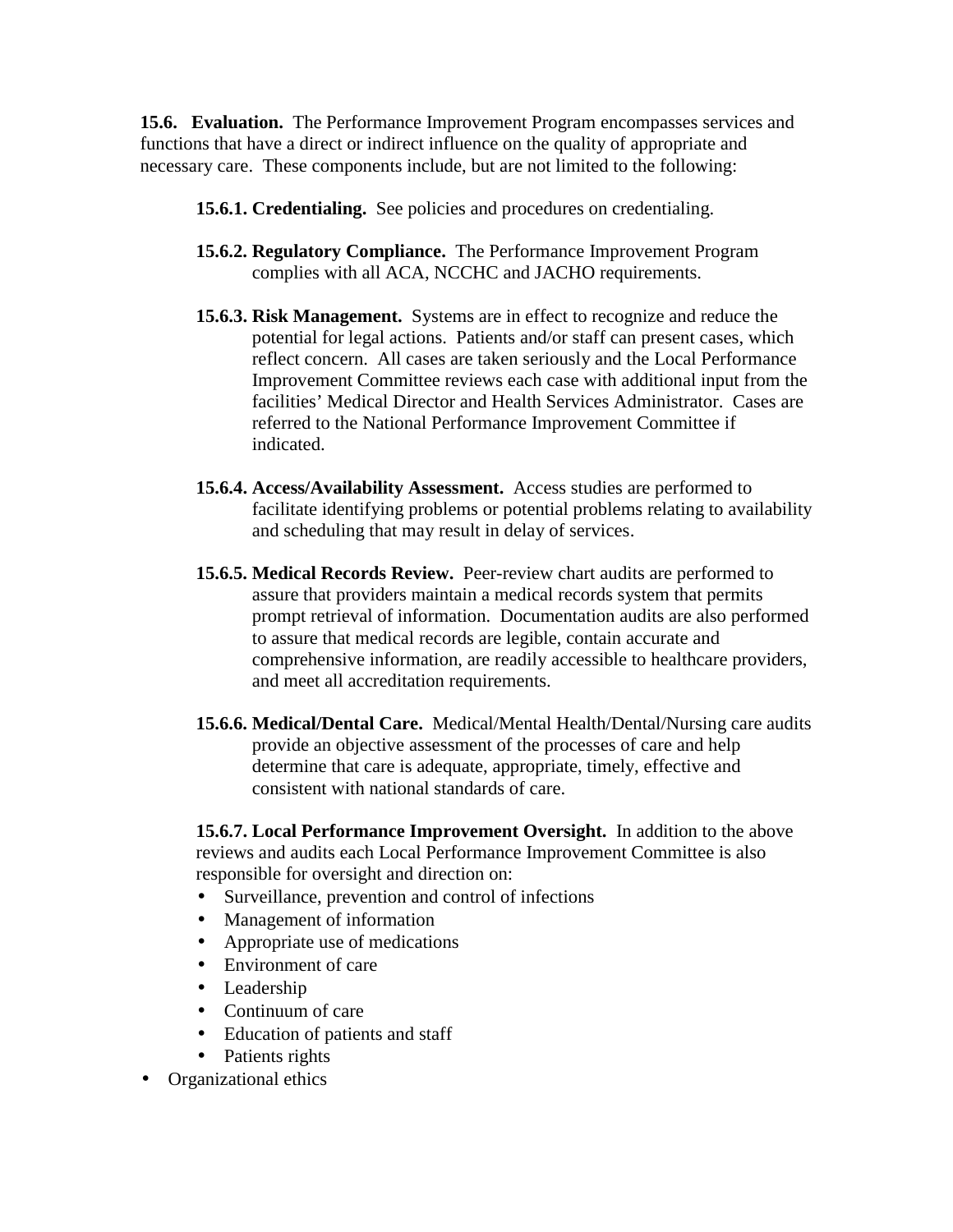**15.7. Authority And Organization.** The Division of Immigration Health Services provides primary care services to individuals detained by the Immigration and Naturalization Service as required through an interagency agreement executed and directed by the Director, Division of Immigration Health Services. The Director of the Division of Immigration Health Services holds the ultimate responsibility for all clinical, administrative and managerial decisions and actions. The Branch Chief of Clinical Services and the Branch Chief of Field Operations are responsible to the Director to supervise the performance of the Clinical Directors and the Health Services Administrators, respectively, and of all medical facilities under the jurisdiction of the Division of Immigration Health Services. The Performance Improvement Program within the Division of Immigration Health Services is comprised of local Performance Improvement Committees at Service Processing Centers and a National Performance Improvement Committee.

## **15.7.1. Local Performance Improvement Committees.**

**15.7.1.1. Appointment:** Each Governing Body at each DIHS medical facility will establish and maintain for the purpose of improvement and performance a local Performance Improvement Committee. The chair, of each local Performance Improvement Committee will report directly to the local Governing Body. The committee will be composed of a multidisciplinary organizational wide team and the exact composition will be at the discretion of the Governing Body. In addition, each Governing Body will appoint and maintain a local Performance Improvement Coordinator who will oversee all the Performance Improvement activities at the local level. The local Performance Improvement Coordinator will be the communications link between the local and the National Performance Improvement Committees.

**15.7.1.2.Composition:** The Chair of each local Performance Improvement Committee will be selected by the committee's membership and cannot remain as chair for any longer than 24 consecutive months. Members of the Local Performance Improvement Committee will rotate at least every two years starting with a staggered schedule so that at any given rotation there is a mixture of "old" and "new" committee members.

**15.7.1.3. Meetings:** The local Performance Improvement Committee will meet no less than bimonthly. Meeting minutes will be maintained on all committee meetings and will be made available for review by committee members, health care staff, National Performance Improvement Committee members, on-site review teams, and any accreditation surveyor. All committee meeting minutes will be maintain in a standardized format in accordance with DIHS policies and procedures.

**15.7.1.4. Confidentiality:** Performance Improvement activities are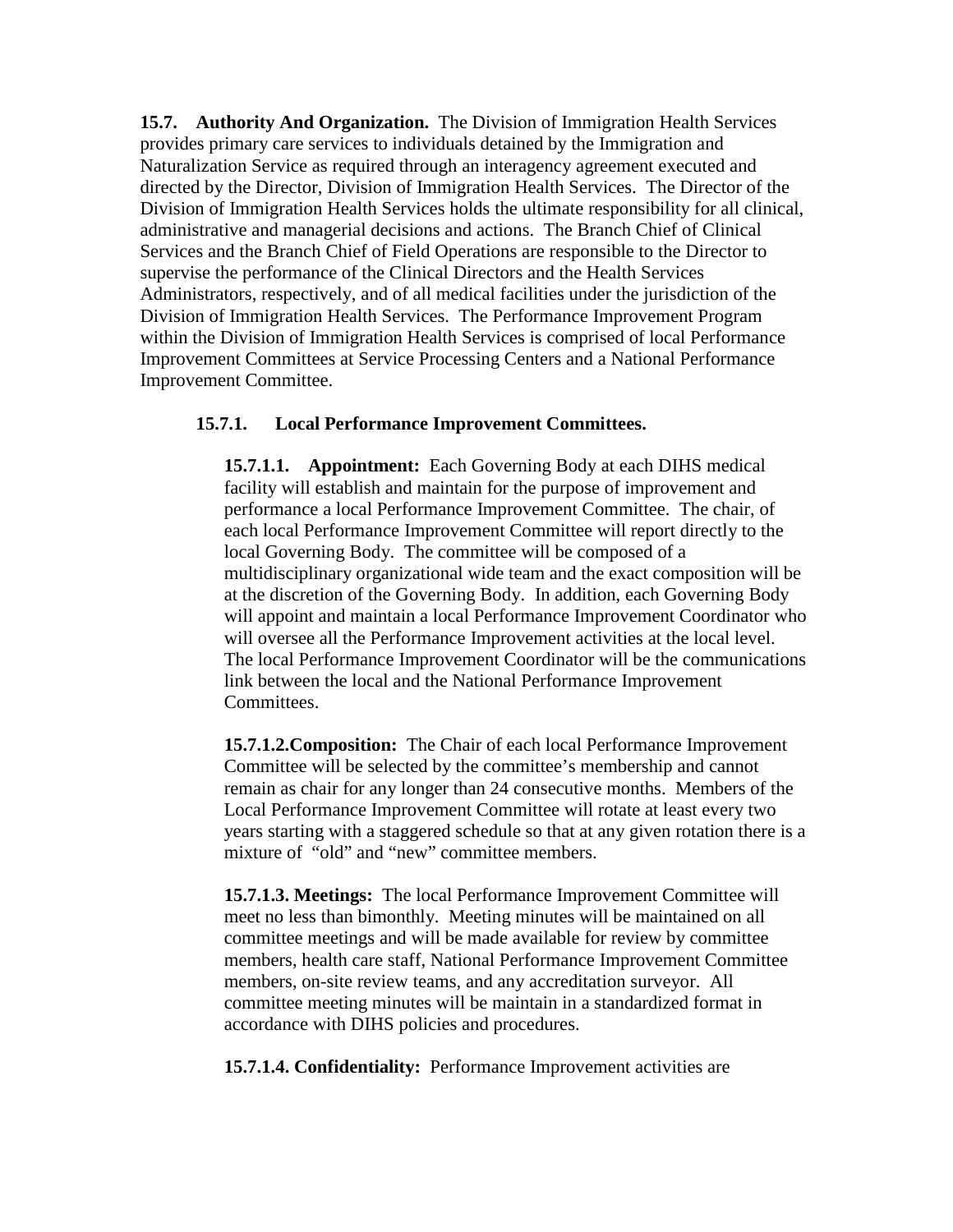confidential and are considered neither discoverable nor admissible in a court of law under P.L. 2-603. The Health Care Quality Improvement Act (99-660, 1986) was enacted to improve the quality of medical care and provides immunity from liability for damages with respect to actions taken in the course of such review. All committee members and invited guests are required to sign a Statement of Confidentiality prior to participation in a meeting. Each committee member only needs to sign one Statement of Confidentiality while seated on the committee.

To ensure confidentiality of all working papers of the National Performance Improvement Program, one set of records will be maintained in a locked location and all other papers will be shredded.

**15.7.1.5.Scope of Performance Measurement Activities:** The scope of the performance measurement activities shall be based on data collected during processes, or based on outcomes as related to the overall clinic management or patient care. The focus shall be on improvement priorities and continuing measurement, to include but not limited to:

- 1. The quality, appropriateness, and efficacy of diagnostic and treatment procedures.
- 2. The timeliness and effectiveness of tests or treatment provided.
- 3. The quality, content, appropriateness, and completion of health care record entries.
- 4. The continuity of services provided with respect to other services, practitioners, and providers.
- 5. Patient expectations and satisfaction.
- 6. Staff input regarding the opportunity to improve patient care and performance issues.
- 7. The safety of the patient to whom the services are provided.
- 8. The quality, timeliness, and appropriate of urgent care services.

**15.7.1.6.Required PI Activities:** In addition to focused performance improvement activities, which are site specific, the local Performance Improvement Committee will be responsible for on-site performance improvement data in the following areas. (See Required Performance Improvement Functions SOP 15.7.1.6.)

- 1. Mortality Review
- 2. Appropriateness of Care/Health Record Keeping Practices
- 3. Short Stay Unit Reviews
- 4. Patient Needs, Expectations, and Satisfaction
- 5. Use of Medication
- 6. Infection Control
- 7. Environmental Health and Safety
- 8. Quality Control Activities in Lab and Radiology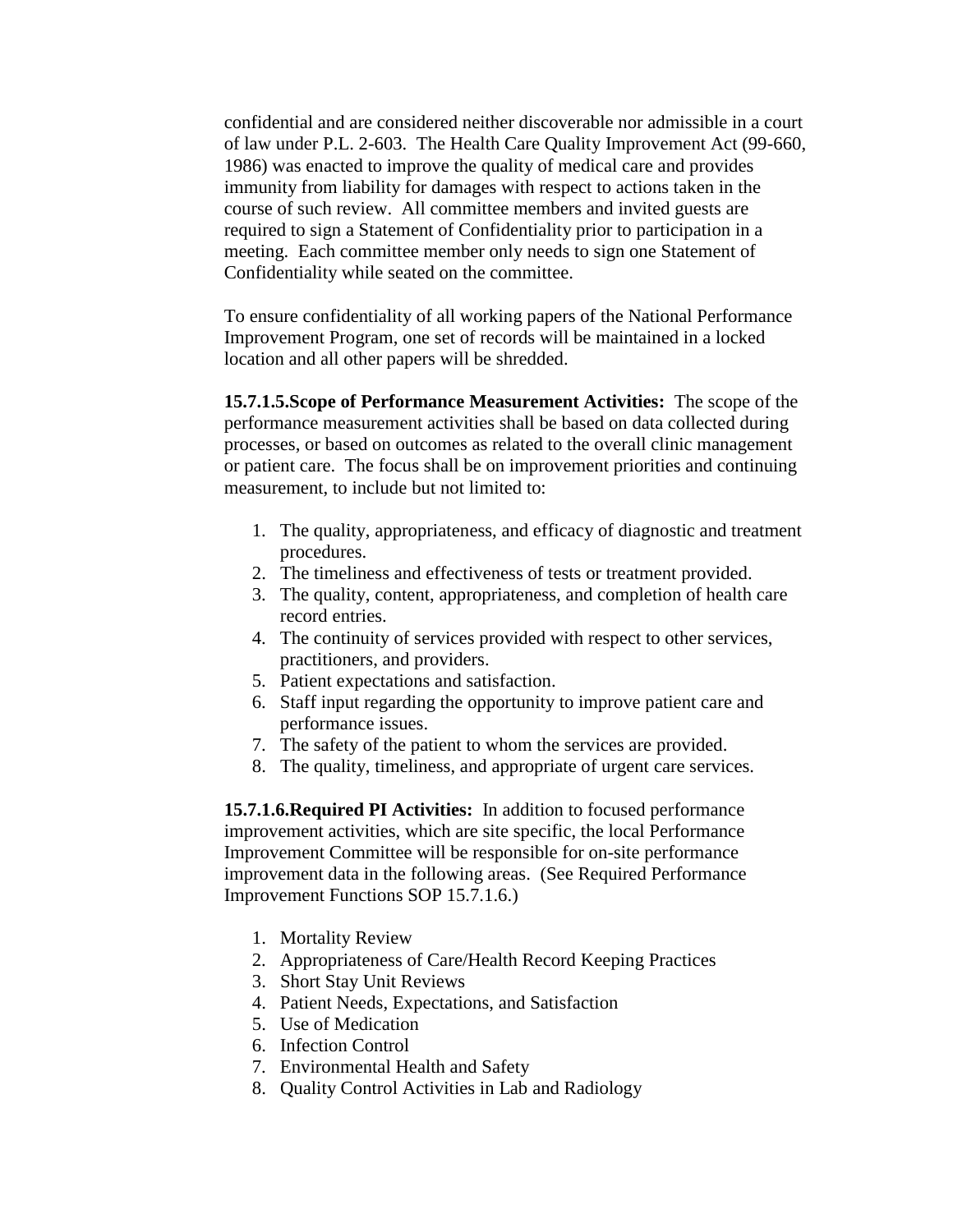9. Leadership/Management

**15.7.1.7.Reporting:** The local Performance Improvement Committee will submit a yearly performance improvement report summarizing all nine required areas of study along with any additional local activities to the National Performance Improvement Committee Chair using the standardized format in DIHS QMD 018.

### **15.7.2. National Performance Improvement Committee**

#### **15.7.2.1. Functions:**

- 1) To assure that monitoring and evaluation activities are performed appropriately and effectively.
- 2) To assure communication of necessary information among Branches when problems or opportunities to improve patient care arise.
- 3) To assure that the status of identified national problems are tracked and to develop corrective action plans to assure national improvement or resolution.
- 4) To assure that information and findings of local quality improvement activities are used to detect national trends, patterns of performance, and potential problems.
- 5) To report to the Executive Council **every two months** the findings of national quality improvement activities making recommendations as necessary.
- 6) Review the scope, objectives, organization, and effectiveness of the National Performance Improvement Program at least annually. Review and revise as necessary, presenting all recommendations to the Executive Council.

**15.7.2.2. Administration:** The National Performance Improvement Committee will have the responsibility for the overall performance improvement of the Division of Immigration Health Services. The Chair of the committee will report directly to the Executive Council. The committee will be composed of a multidisciplinary, organization-wide team, and the exact composition will be at the discretion of the Executive Council. The committee will be composed of no less than five individuals, including the Chair. The Executive Council will appoint the Chair. All subsequent committee chairs will be appointed by the committee every two years or as deemed necessary by the Executive Council. The National Performance Improvement Committee will meet telephonically every three months. Adhoc meetings may be scheduled as deemed necessary. In addition, the entire National Performance Improvement Committee will have a face-to-face